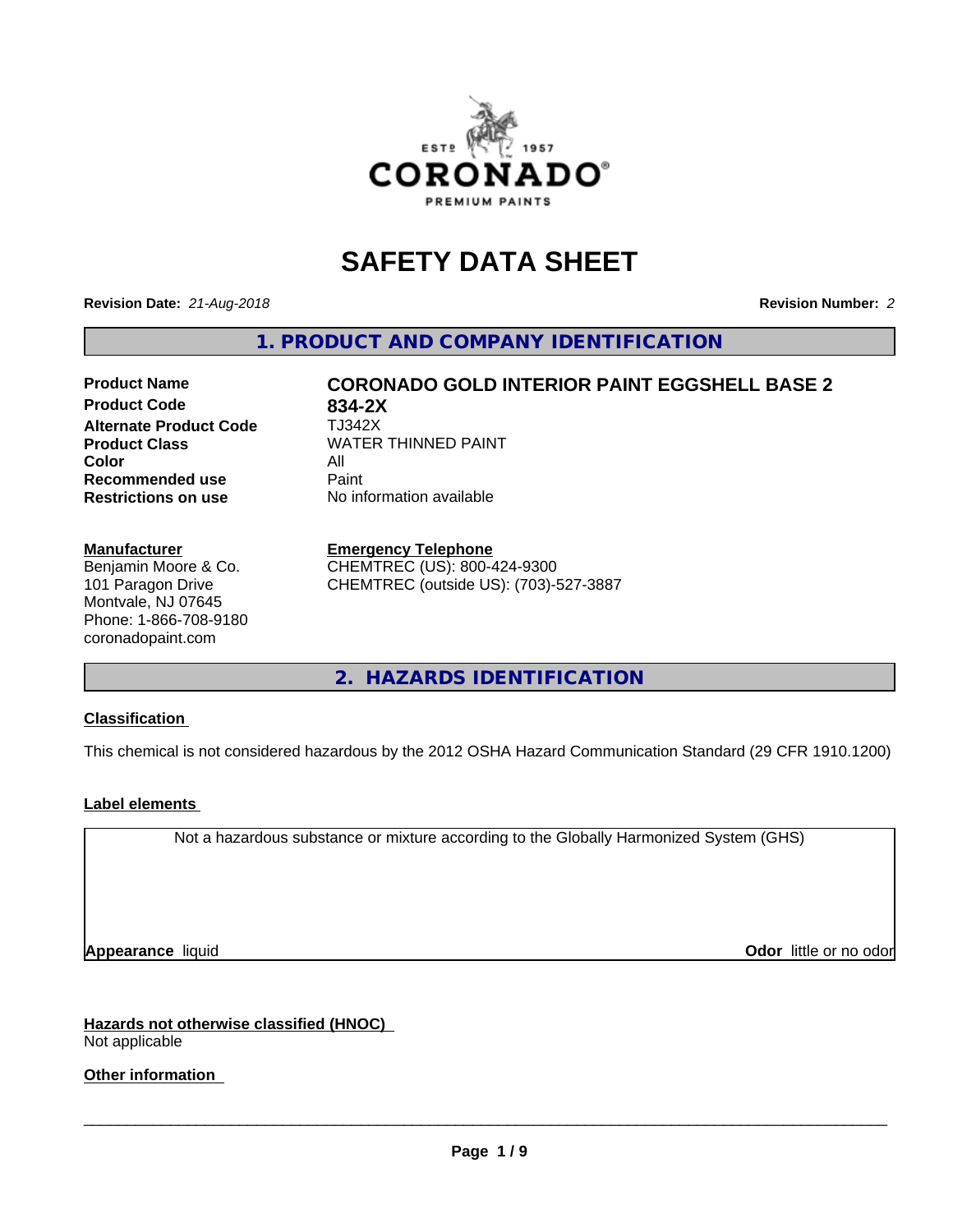No information available

## **3. COMPOSITION INFORMATION ON COMPONENTS**

\_\_\_\_\_\_\_\_\_\_\_\_\_\_\_\_\_\_\_\_\_\_\_\_\_\_\_\_\_\_\_\_\_\_\_\_\_\_\_\_\_\_\_\_\_\_\_\_\_\_\_\_\_\_\_\_\_\_\_\_\_\_\_\_\_\_\_\_\_\_\_\_\_\_\_\_\_\_\_\_\_\_\_\_\_\_\_\_\_\_\_\_\_

| <b>Chemical name</b>           | <b>CNL</b><br>$\mathbf{a}$<br>CAS No. | $\cdots$<br>$\overline{\phantom{a}}$<br>eiaht·<br>-70 |
|--------------------------------|---------------------------------------|-------------------------------------------------------|
| ∟imestone                      | $\sim$<br>1317<br>-65-                | $\sim$                                                |
| Titanium<br><br>. .<br>dioxide | $\sim$<br>--<br>13462<br>-07-د        |                                                       |

|                                                  | 4. FIRST AID MEASURES                                                                                    |
|--------------------------------------------------|----------------------------------------------------------------------------------------------------------|
| <b>General Advice</b>                            | No hazards which require special first aid measures.                                                     |
| <b>Eye Contact</b>                               | Rinse thoroughly with plenty of water for at least 15 minutes and consult a<br>physician.                |
| <b>Skin Contact</b>                              | Wash off immediately with soap and plenty of water while removing all<br>contaminated clothes and shoes. |
| <b>Inhalation</b>                                | Move to fresh air. If symptoms persist, call a physician.                                                |
| Ingestion                                        | Clean mouth with water and afterwards drink plenty of water. Consult a physician<br>if necessary.        |
| <b>Most Important</b><br><b>Symptoms/Effects</b> | None known.                                                                                              |
| <b>Notes To Physician</b>                        | Treat symptomatically.                                                                                   |
|                                                  |                                                                                                          |

**5. FIRE-FIGHTING MEASURES**

| <b>Suitable Extinguishing Media</b>                                              | Use extinguishing measures that are appropriate to local<br>circumstances and the surrounding environment.                                   |
|----------------------------------------------------------------------------------|----------------------------------------------------------------------------------------------------------------------------------------------|
| <b>Protective Equipment And Precautions For</b><br><b>Firefighters</b>           | As in any fire, wear self-contained breathing apparatus<br>pressure-demand, MSHA/NIOSH (approved or equivalent)<br>and full protective gear. |
| <b>Specific Hazards Arising From The Chemical</b>                                | Closed containers may rupture if exposed to fire or<br>extreme heat.                                                                         |
| <b>Sensitivity To Mechanical Impact</b>                                          | No.                                                                                                                                          |
| <b>Sensitivity To Static Discharge</b>                                           | No.                                                                                                                                          |
| <b>Flash Point Data</b><br>Flash Point (°F)<br>Flash Point (°C)<br><b>Method</b> | Not applicable<br>Not applicable<br>Not applicable                                                                                           |
| <b>Flammability Limits In Air</b>                                                |                                                                                                                                              |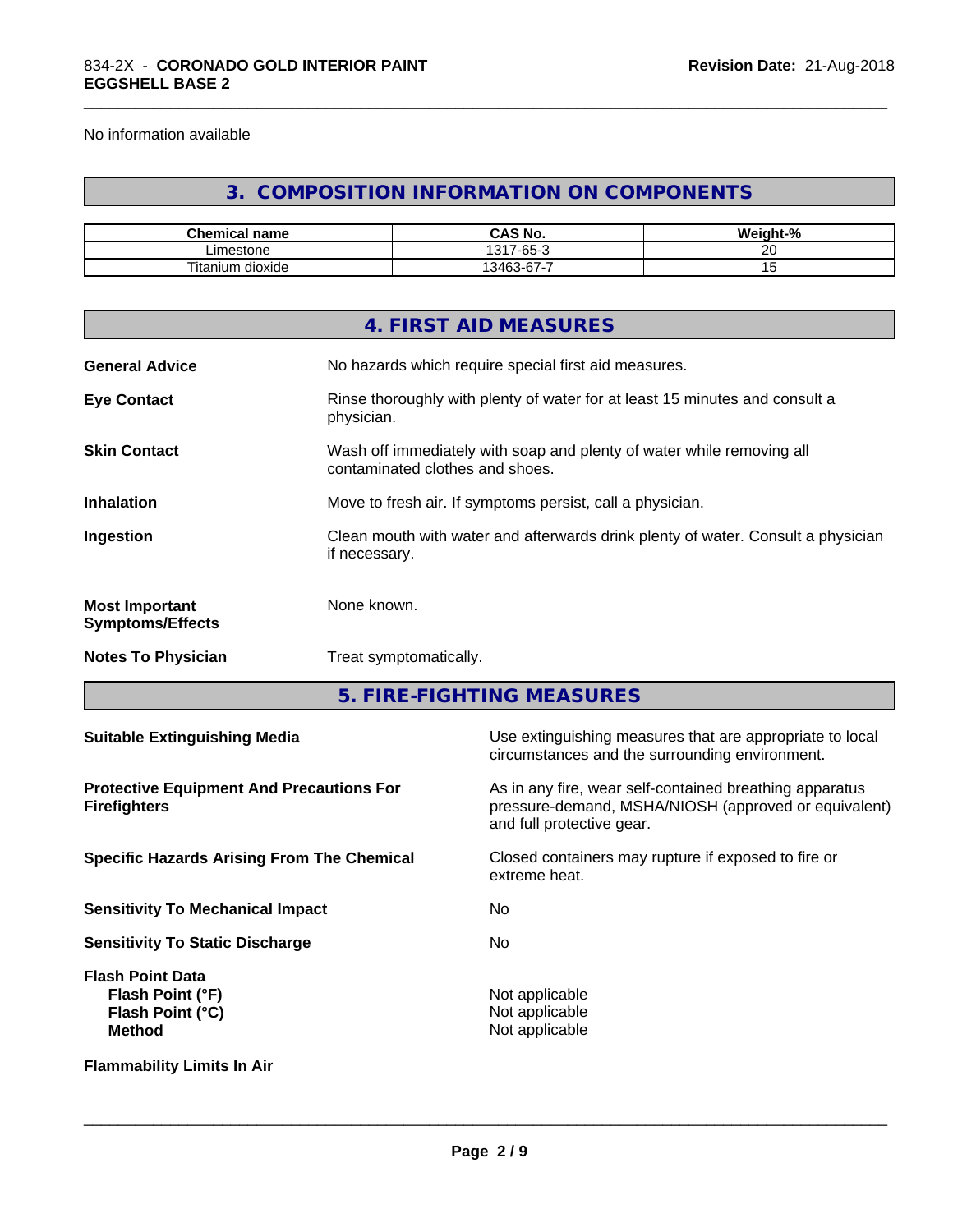#### **Lower flammability limit:**<br> **Upper flammability limit:**<br>
Upper flammability limit:<br>
Not applicable **Upper flammability limit:**

\_\_\_\_\_\_\_\_\_\_\_\_\_\_\_\_\_\_\_\_\_\_\_\_\_\_\_\_\_\_\_\_\_\_\_\_\_\_\_\_\_\_\_\_\_\_\_\_\_\_\_\_\_\_\_\_\_\_\_\_\_\_\_\_\_\_\_\_\_\_\_\_\_\_\_\_\_\_\_\_\_\_\_\_\_\_\_\_\_\_\_\_\_

**NFPA Health:** 1 **Flammability:** 0 **Instability:** 0 **Special:** Not Applicable

#### **NFPA Legend**

- 0 Not Hazardous
- 1 Slightly
- 2 Moderate
- 3 High
- 4 Severe

*The ratings assigned are only suggested ratings, the contractor/employer has ultimate responsibilities for NFPA ratings where this system is used.*

*Additional information regarding the NFPA rating system is available from the National Fire Protection Agency (NFPA) at www.nfpa.org.*

## **6. ACCIDENTAL RELEASE MEASURES**

| <b>Personal Precautions</b>      | Avoid contact with skin, eyes and clothing. Ensure adequate ventilation.                                                                                                         |  |
|----------------------------------|----------------------------------------------------------------------------------------------------------------------------------------------------------------------------------|--|
| <b>Other Information</b>         | Prevent further leakage or spillage if safe to do so.                                                                                                                            |  |
| <b>Environmental precautions</b> | See Section 12 for additional Ecological Information.                                                                                                                            |  |
| <b>Methods for Cleaning Up</b>   | Soak up with inert absorbent material. Sweep up and shovel into suitable<br>containers for disposal.                                                                             |  |
|                                  | 7. HANDLING AND STORAGE                                                                                                                                                          |  |
| <b>Handling</b>                  | Avoid contact with skin, eyes and clothing. Avoid breathing vapors, spray mists or<br>sanding dust. In case of insufficient ventilation, wear suitable respiratory<br>equipment. |  |
| <b>Storage</b>                   | Keep container tightly closed. Keep out of the reach of children.                                                                                                                |  |
| <b>Incompatible Materials</b>    | No information available                                                                                                                                                         |  |

## **8. EXPOSURE CONTROLS/PERSONAL PROTECTION**

#### **Exposure Limits**

| <b>Chemical name</b> | <b>ACGIH TLV</b>  | <b>OSHA PEL</b>                        |
|----------------------|-------------------|----------------------------------------|
| ∟imestone            | N/E               | 15 mg/m $3$ - TWA                      |
|                      |                   | $5 \text{ ma/m}^3$ - TWA               |
| Titanium dioxide     | 10 mg/m $3$ - TWA | <b>TWA</b><br>15 mg/m <sup>3</sup> - . |

#### **Legend**

ACGIH - American Conference of Governmental Industrial Hygienists Exposure Limits OSHA - Occupational Safety & Health Administration Exposure Limits N/E - Not Established

**Engineering Measures** Ensure adequate ventilation, especially in confined areas.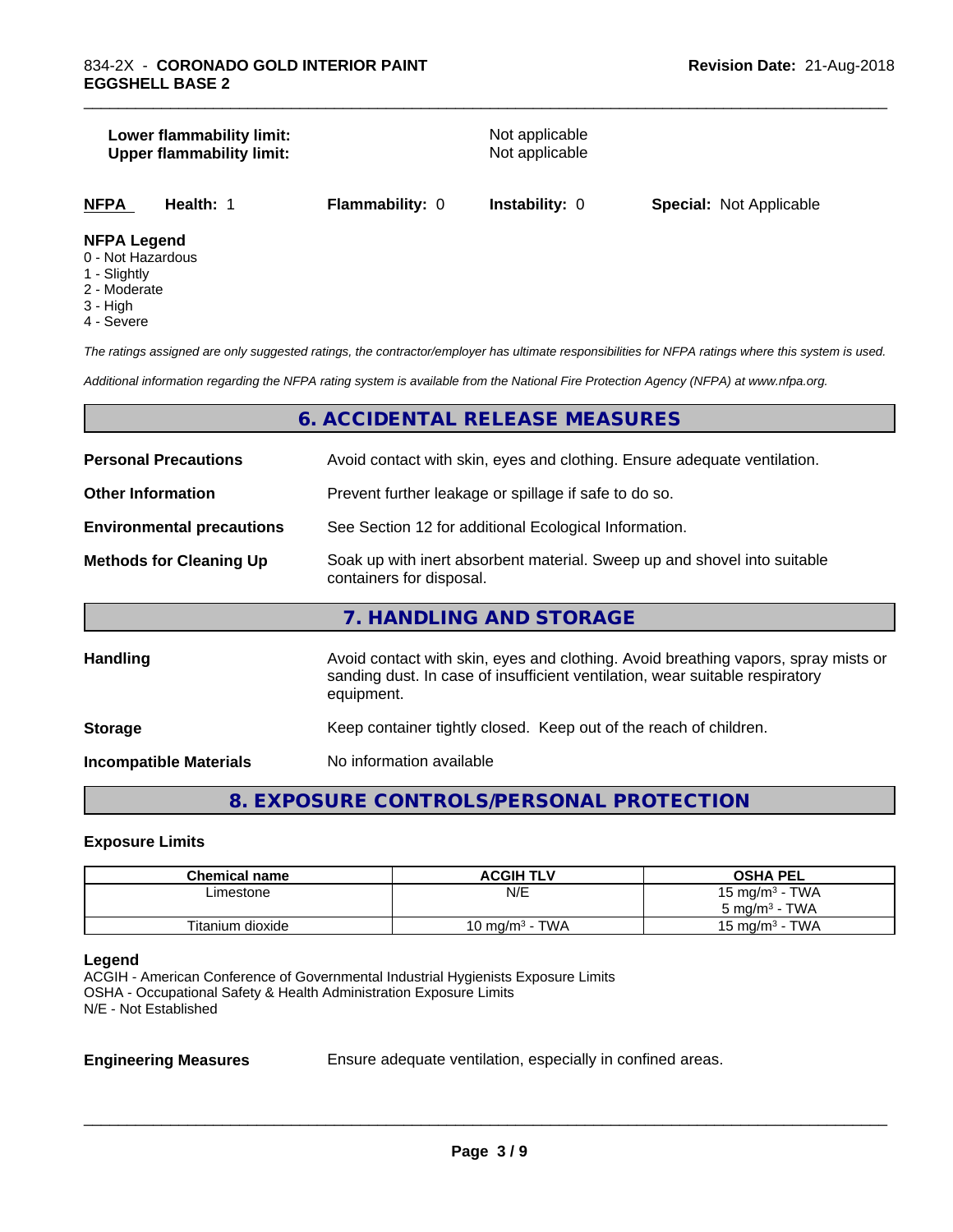## **Personal Protective Equipment**<br> **Eve/Face Protection Eye/Face Protection** Safety glasses with side-shields.<br> **Skin Protection** Protective gloves and impervious Protective gloves and impervious clothing. **Respiratory Protection** In case of insufficient ventilation wear suitable respiratory equipment. **Hygiene Measures** Avoid contact with skin, eyes and clothing. Remove and wash contaminated

## **9. PHYSICAL AND CHEMICAL PROPERTIES**

clothing before re-use. Wash thoroughly after handling.

**Appearance** liquid **Odor**<br> **Odor Threshold**<br> **Odor Threshold**<br> **CODOR**<br> **CODOR**<br> **CODOR**<br> **CODOR**<br> **CODOR**<br> **CODOR**<br> **CODOR**<br> **CODOR**<br> **CODOR**<br> **CODOR Density (Ibs/gal)** 10.4 - 10.7 **Specific Gravity** 1.24 - 1.28 **pH pH**  $\blacksquare$ **Viscosity (cps)** No information available **Solubility(ies)** No information available **Water solubility** No information available **Evaporation Rate No information available No information available Vapor pressure @20 °C (kPa)** No information available **Vapor density No information available No information available Wt. % Solids** 45 - 55 **Vol. % Solids** 30 - 40 **Wt. % Volatiles** 45 - 55 **Vol. % Volatiles** 60 - 70 **VOC Regulatory Limit (g/L)** < 50 **Boiling Point (°F)** 212 **Boiling Point (°C)** 100 **Freezing Point (°F)** 32 **Freezing Point (°C)** 0 **Flash Point (°F)**<br> **Flash Point (°C)**<br> **Flash Point (°C)**<br> **Point (°C)**<br> **Point (°C)**<br> **Point (°C)**<br> **Point (°C)**<br> **Point (°C) Flash Point (°C) Method** Not applicable Not applicable **Flammability (solid, gas)** Not applicable **Upper flammability limit:** Not applicable **Lower flammability limit:** Not applicable **Autoignition Temperature (°F)** No information available **Autoignition Temperature (°C)** No information available **Decomposition Temperature (°F)** No information available<br> **Decomposition Temperature (°C)** No information available **Decomposition Temperature (°C) Partition coefficient Contract Contract Contract Contract Contract Contract Contract Contract Contract Contract Contract Contract Contract Contract Contract Contract Contract Contract Contract Contract Contract Contract** 

**No information available** 

\_\_\_\_\_\_\_\_\_\_\_\_\_\_\_\_\_\_\_\_\_\_\_\_\_\_\_\_\_\_\_\_\_\_\_\_\_\_\_\_\_\_\_\_\_\_\_\_\_\_\_\_\_\_\_\_\_\_\_\_\_\_\_\_\_\_\_\_\_\_\_\_\_\_\_\_\_\_\_\_\_\_\_\_\_\_\_\_\_\_\_\_\_

## **10. STABILITY AND REACTIVITY**

| <b>Reactivity</b>             | Not Applicable                           |
|-------------------------------|------------------------------------------|
| <b>Chemical Stability</b>     | Stable under normal conditions.          |
| <b>Conditions to avoid</b>    | Prevent from freezing.                   |
| <b>Incompatible Materials</b> | No materials to be especially mentioned. |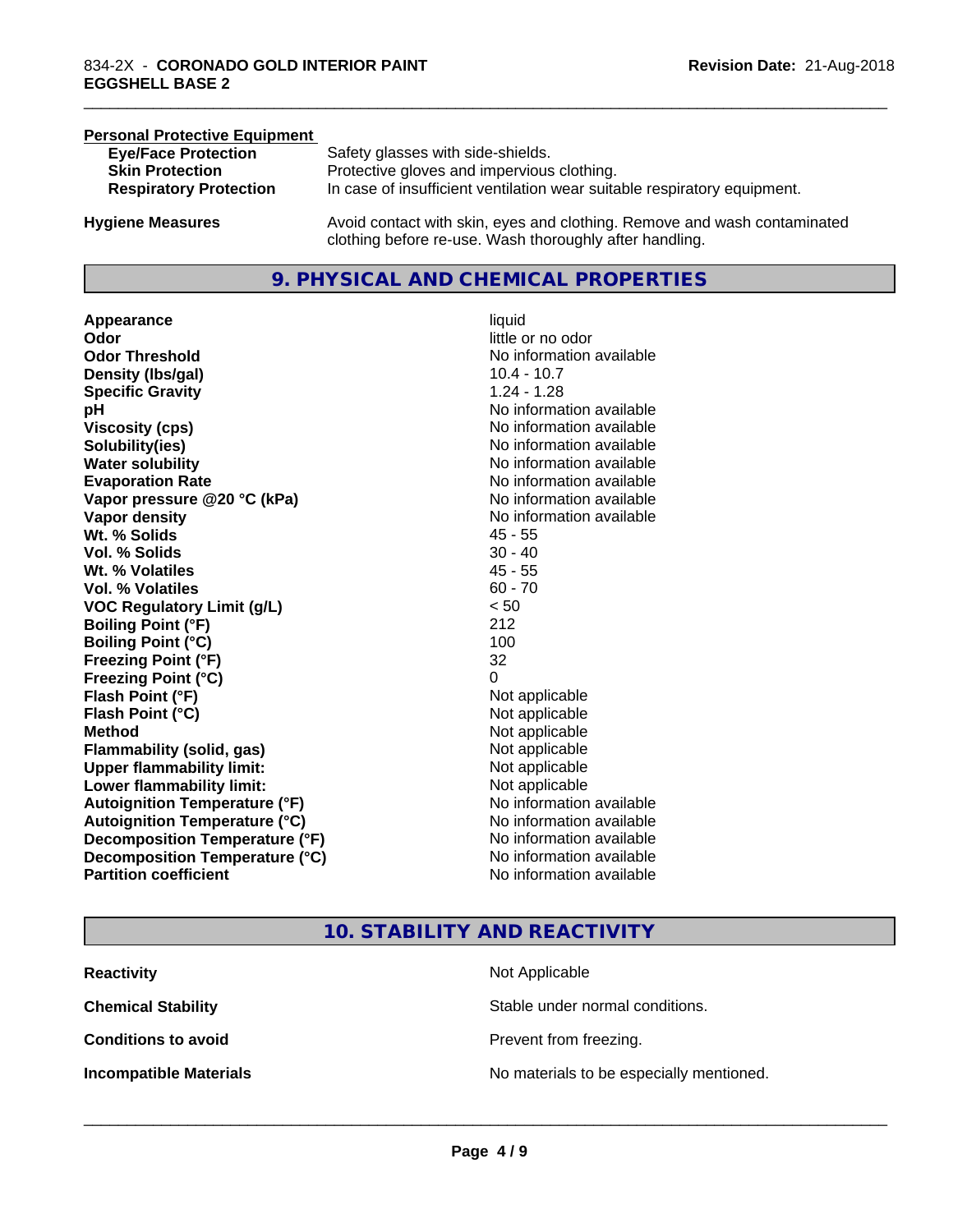| <b>Hazardous Decomposition Products</b>                                                                                                                                                                                                                                                                                                  |                                                                                                                                                                                                                                                                                                                                                                                                                               | None under normal use.               |             |
|------------------------------------------------------------------------------------------------------------------------------------------------------------------------------------------------------------------------------------------------------------------------------------------------------------------------------------------|-------------------------------------------------------------------------------------------------------------------------------------------------------------------------------------------------------------------------------------------------------------------------------------------------------------------------------------------------------------------------------------------------------------------------------|--------------------------------------|-------------|
| Possibility of hazardous reactions                                                                                                                                                                                                                                                                                                       |                                                                                                                                                                                                                                                                                                                                                                                                                               | None under normal conditions of use. |             |
|                                                                                                                                                                                                                                                                                                                                          | 11. TOXICOLOGICAL INFORMATION                                                                                                                                                                                                                                                                                                                                                                                                 |                                      |             |
| <b>Product Information</b>                                                                                                                                                                                                                                                                                                               |                                                                                                                                                                                                                                                                                                                                                                                                                               |                                      |             |
| Information on likely routes of exposure                                                                                                                                                                                                                                                                                                 |                                                                                                                                                                                                                                                                                                                                                                                                                               |                                      |             |
| <b>Principal Routes of Exposure</b>                                                                                                                                                                                                                                                                                                      | Eye contact, skin contact and inhalation.                                                                                                                                                                                                                                                                                                                                                                                     |                                      |             |
| <b>Acute Toxicity</b>                                                                                                                                                                                                                                                                                                                    |                                                                                                                                                                                                                                                                                                                                                                                                                               |                                      |             |
| <b>Product Information</b>                                                                                                                                                                                                                                                                                                               | No information available                                                                                                                                                                                                                                                                                                                                                                                                      |                                      |             |
|                                                                                                                                                                                                                                                                                                                                          | Symptoms related to the physical, chemical and toxicological characteristics                                                                                                                                                                                                                                                                                                                                                  |                                      |             |
| <b>Symptoms</b>                                                                                                                                                                                                                                                                                                                          | No information available                                                                                                                                                                                                                                                                                                                                                                                                      |                                      |             |
|                                                                                                                                                                                                                                                                                                                                          | Delayed and immediate effects as well as chronic effects from short and long-term exposure                                                                                                                                                                                                                                                                                                                                    |                                      |             |
| Eye contact<br><b>Skin contact</b>                                                                                                                                                                                                                                                                                                       | May cause slight irritation.<br>Substance may cause slight skin irritation. Prolonged or repeated contact may dry<br>skin and cause irritation.                                                                                                                                                                                                                                                                               |                                      |             |
| <b>Inhalation</b><br>Ingestion<br><b>Sensitization</b><br><b>Neurological Effects</b><br><b>Mutagenic Effects</b><br><b>Reproductive Effects</b><br><b>Developmental Effects</b><br><b>Target organ effects</b><br><b>STOT - single exposure</b><br><b>STOT - repeated exposure</b><br>Other adverse effects<br><b>Aspiration Hazard</b> | May cause irritation of respiratory tract.<br>Ingestion may cause gastrointestinal irritation, nausea, vomiting and diarrhea.<br>No information available<br>No information available.<br>No information available.<br>No information available.<br>No information available.<br>No information available.<br>No information available.<br>No information available.<br>No information available.<br>No information available |                                      |             |
| <b>Numerical measures of toxicity</b>                                                                                                                                                                                                                                                                                                    |                                                                                                                                                                                                                                                                                                                                                                                                                               |                                      |             |
|                                                                                                                                                                                                                                                                                                                                          | The following values are calculated based on chapter 3.1 of the GHS document                                                                                                                                                                                                                                                                                                                                                  |                                      |             |
| <b>ATEmix (oral)</b>                                                                                                                                                                                                                                                                                                                     | 95307 mg/kg                                                                                                                                                                                                                                                                                                                                                                                                                   |                                      |             |
| <b>Component Information</b>                                                                                                                                                                                                                                                                                                             |                                                                                                                                                                                                                                                                                                                                                                                                                               |                                      |             |
| Titanium dioxide<br>LD50 Oral: > 10000 mg/kg (Rat)                                                                                                                                                                                                                                                                                       |                                                                                                                                                                                                                                                                                                                                                                                                                               |                                      |             |
| Carcinogenicity                                                                                                                                                                                                                                                                                                                          | The information below indicates whether each agency has listed any ingredient as a carcinogen:.                                                                                                                                                                                                                                                                                                                               |                                      |             |
| <b>Chemical name</b>                                                                                                                                                                                                                                                                                                                     | <b>IARC</b>                                                                                                                                                                                                                                                                                                                                                                                                                   | <b>NTP</b>                           | <b>OSHA</b> |

\_\_\_\_\_\_\_\_\_\_\_\_\_\_\_\_\_\_\_\_\_\_\_\_\_\_\_\_\_\_\_\_\_\_\_\_\_\_\_\_\_\_\_\_\_\_\_\_\_\_\_\_\_\_\_\_\_\_\_\_\_\_\_\_\_\_\_\_\_\_\_\_\_\_\_\_\_\_\_\_\_\_\_\_\_\_\_\_\_\_\_\_\_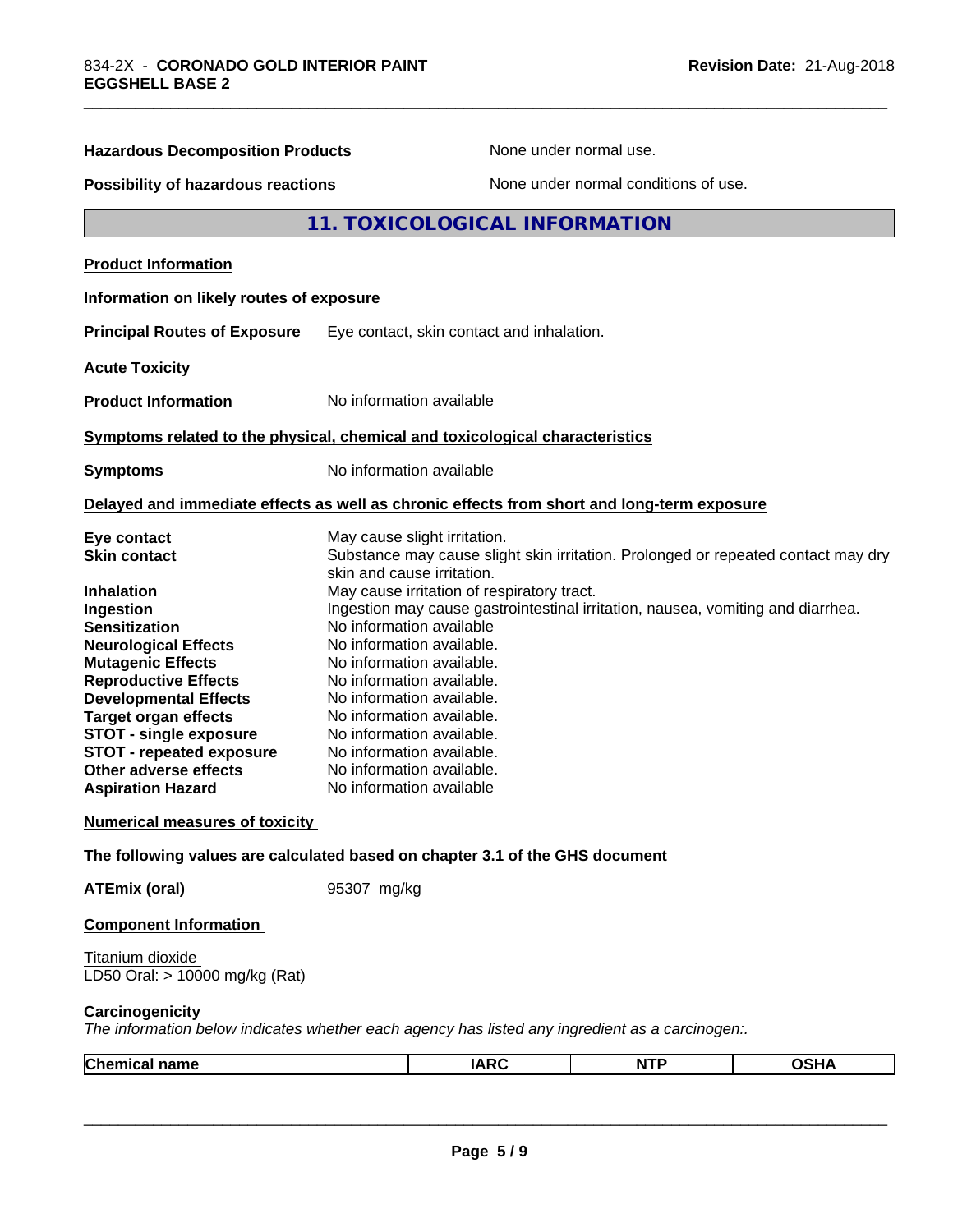### 834-2X - **CORONADO GOLD INTERIOR PAINT EGGSHELL BASE 2**

|                              | <br>ם מ<br>.<br>sible<br>⊣umar<br>-- | $\overline{\phantom{a}}$<br>10t<br>"SIGC<br>می از<br>$    -$ |  |
|------------------------------|--------------------------------------|--------------------------------------------------------------|--|
| .<br><br>dioxide<br>Titaniur | loaen<br>.                           |                                                              |  |

\_\_\_\_\_\_\_\_\_\_\_\_\_\_\_\_\_\_\_\_\_\_\_\_\_\_\_\_\_\_\_\_\_\_\_\_\_\_\_\_\_\_\_\_\_\_\_\_\_\_\_\_\_\_\_\_\_\_\_\_\_\_\_\_\_\_\_\_\_\_\_\_\_\_\_\_\_\_\_\_\_\_\_\_\_\_\_\_\_\_\_\_\_

• Although IARC has classified titanium dioxide as possibly carcinogenic to humans (2B), their summary concludes: "No significant exposure to titanium dioxide is thought to occur during the use of products in which titanium dioxide is bound to other materials, such as paint."

#### **Legend**

IARC - International Agency for Research on Cancer NTP - National Toxicity Program OSHA - Occupational Safety & Health Administration

**12. ECOLOGICAL INFORMATION**

## **Ecotoxicity Effects**

The environmental impact of this product has not been fully investigated.

## **Product Information**

#### **Acute Toxicity to Fish**

No information available

#### **Acute Toxicity to Aquatic Invertebrates**

No information available

#### **Acute Toxicity to Aquatic Plants**

No information available

#### **Persistence / Degradability**

No information available.

#### **Bioaccumulation**

There is no data for this product.

#### **Mobility in Environmental Media**

No information available.

### **Ozone**

No information available

## **Component Information**

#### **Acute Toxicity to Fish**

Titanium dioxide  $LC50:$  > 1000 mg/L (Fathead Minnow - 96 hr.)

#### **Acute Toxicity to Aquatic Invertebrates**

No information available

#### **Acute Toxicity to Aquatic Plants**

No information available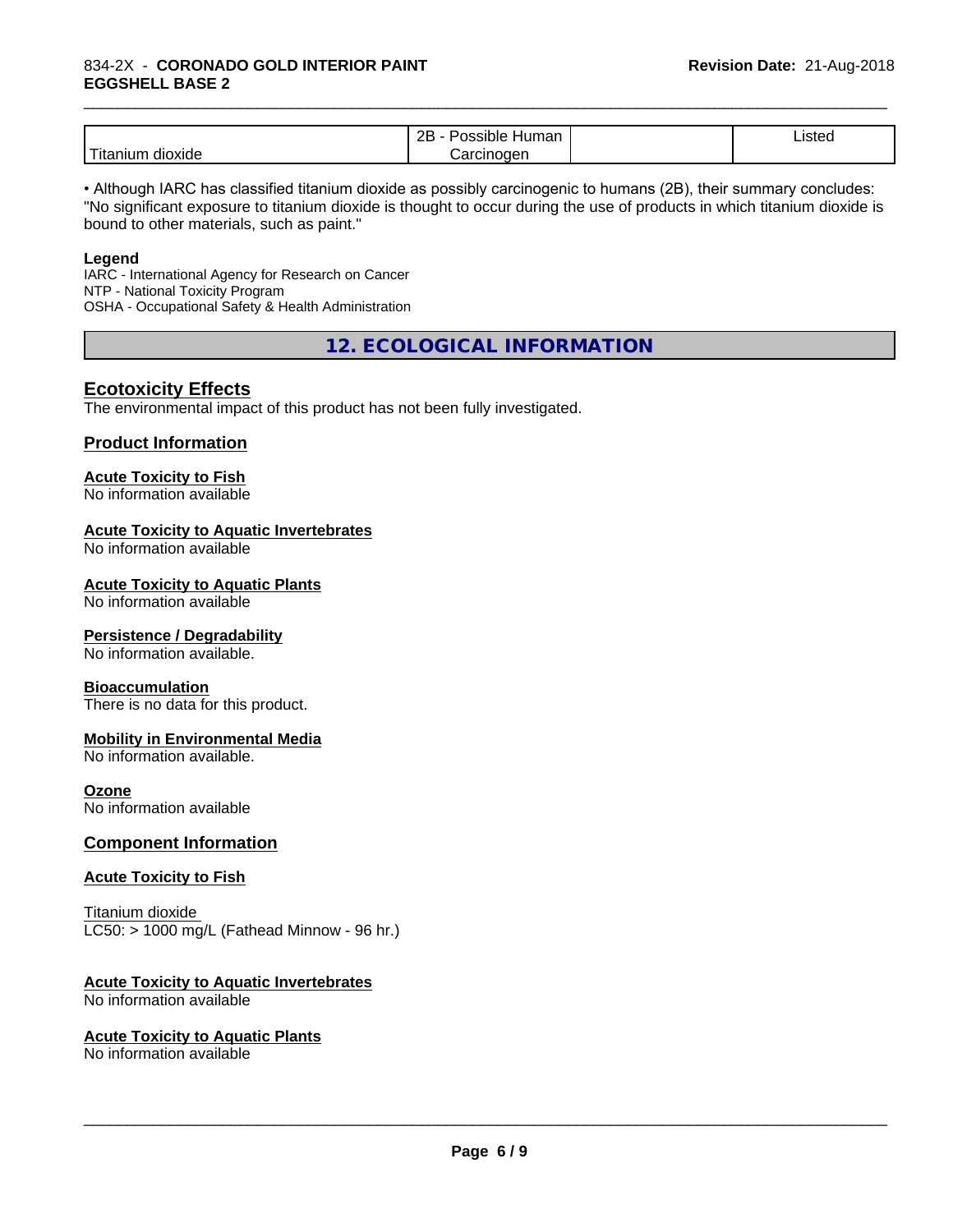|                              | 13. DISPOSAL CONSIDERATIONS                                                                                                                                                                                               |
|------------------------------|---------------------------------------------------------------------------------------------------------------------------------------------------------------------------------------------------------------------------|
| <b>Waste Disposal Method</b> | Dispose of in accordance with federal, state, and local regulations. Local<br>requirements may vary, consult your sanitation department or state-designated<br>environmental protection agency for more disposal options. |
|                              | 14. TRANSPORT INFORMATION                                                                                                                                                                                                 |
| <b>DOT</b>                   | Not regulated                                                                                                                                                                                                             |
| <b>ICAO/IATA</b>             | Not regulated                                                                                                                                                                                                             |
| <b>IMDG/IMO</b>              | Not regulated                                                                                                                                                                                                             |
|                              | <b>15. REGULATORY INFORMATION</b>                                                                                                                                                                                         |

\_\_\_\_\_\_\_\_\_\_\_\_\_\_\_\_\_\_\_\_\_\_\_\_\_\_\_\_\_\_\_\_\_\_\_\_\_\_\_\_\_\_\_\_\_\_\_\_\_\_\_\_\_\_\_\_\_\_\_\_\_\_\_\_\_\_\_\_\_\_\_\_\_\_\_\_\_\_\_\_\_\_\_\_\_\_\_\_\_\_\_\_\_

## **International Inventories**

| <b>TSCA: United States</b> | Yes - All components are listed or exempt. |
|----------------------------|--------------------------------------------|
| <b>DSL: Canada</b>         | Yes - All components are listed or exempt. |

## **Federal Regulations**

#### **SARA 311/312 hazardous categorization**

| Acute health hazard               | Nο |  |
|-----------------------------------|----|--|
| Chronic Health Hazard             | Nο |  |
| Fire hazard                       | Nο |  |
| Sudden release of pressure hazard | Nο |  |
| Reactive Hazard                   | Nο |  |

#### **SARA 313**

Section 313 of Title III of the Superfund Amendments and Reauthorization Act of 1986 (SARA). This product contains a chemical or chemicals which are subject to the reporting requirements of the Act and Title 40 of the Code of Federal Regulations, Part 372:

*None*

**Clean Air Act,Section 112 Hazardous Air Pollutants (HAPs) (see 40 CFR 61)**

This product contains the following HAPs:

*None*

## **US State Regulations**

#### **California Proposition 65**

**A** WARNING: Cancer and Reproductive Harm– www.P65warnings.ca.gov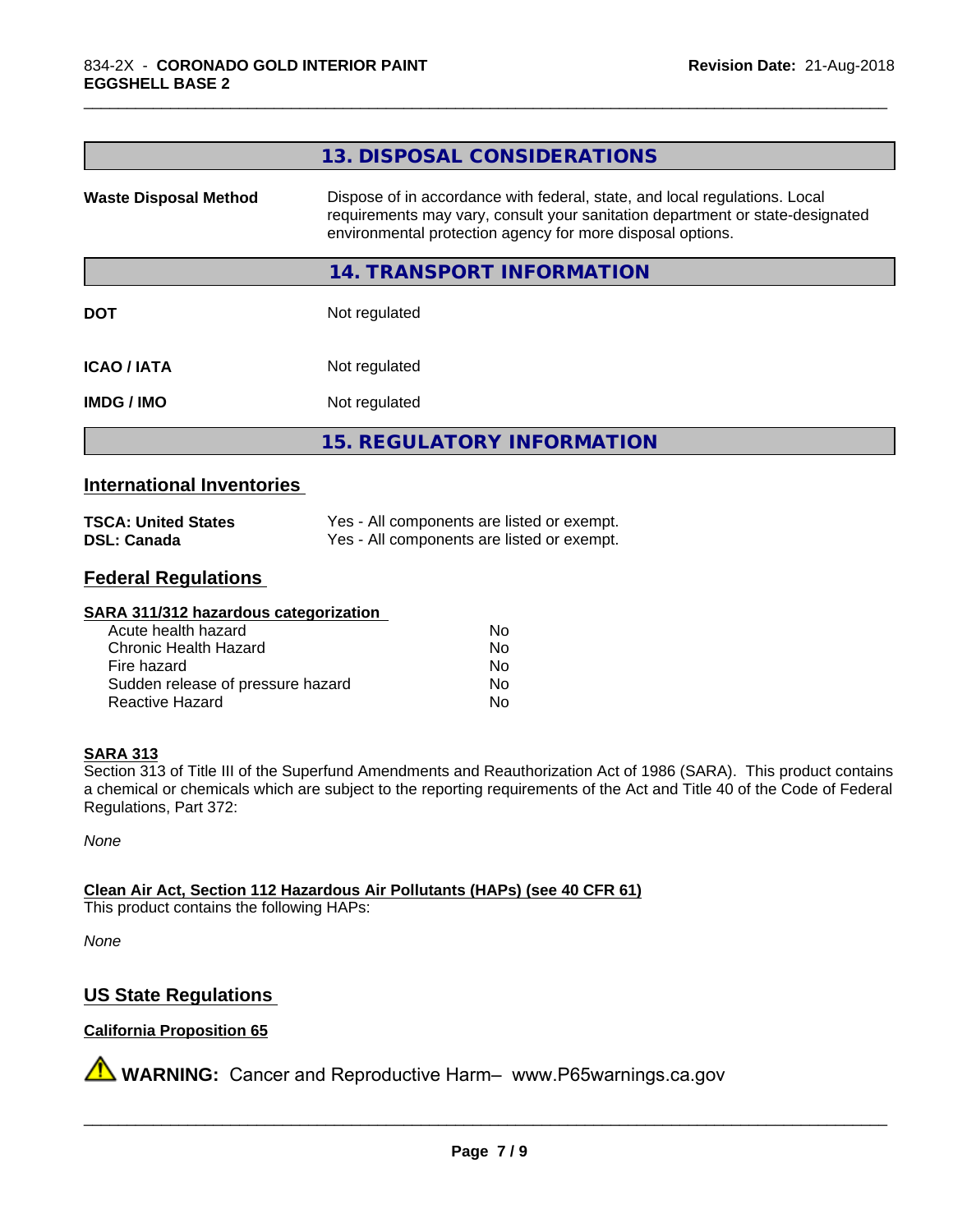#### **State Right-to-Know**

| $\sim$<br>hemical name<br>. | .ahaalla<br>мг<br>saunusells | . Jerse∨<br><b>Nev</b> | Pennsylvania |
|-----------------------------|------------------------------|------------------------|--------------|
| Limestone                   |                              |                        |              |
| ÷.<br>⊺itanium<br>dioxide   |                              |                        |              |

\_\_\_\_\_\_\_\_\_\_\_\_\_\_\_\_\_\_\_\_\_\_\_\_\_\_\_\_\_\_\_\_\_\_\_\_\_\_\_\_\_\_\_\_\_\_\_\_\_\_\_\_\_\_\_\_\_\_\_\_\_\_\_\_\_\_\_\_\_\_\_\_\_\_\_\_\_\_\_\_\_\_\_\_\_\_\_\_\_\_\_\_\_

#### **Legend**

X - Listed

## **16. OTHER INFORMATION**

| HMIS - | <b>Health:</b> 1 | <b>Flammability: 0</b> | <b>Reactivity: 0</b> | $PPE: -$ |
|--------|------------------|------------------------|----------------------|----------|

#### **HMIS Legend**

- 0 Minimal Hazard
- 1 Slight Hazard
- 2 Moderate Hazard
- 3 Serious Hazard
- 4 Severe Hazard
- Chronic Hazard
- X Consult your supervisor or S.O.P. for "Special" handling instructions.

*Note: The PPE rating has intentionally been left blank. Choose appropriate PPE that will protect employees from the hazards the material will present under the actual normal conditions of use.*

*Caution: HMISÒ ratings are based on a 0-4 rating scale, with 0 representing minimal hazards or risks, and 4 representing significant hazards or risks. Although HMISÒ ratings are not required on MSDSs under 29 CFR 1910.1200, the preparer, has chosen to provide them. HMISÒ ratings are to be used only in conjunction with a fully implemented HMISÒ program by workers who have received appropriate HMISÒ training. HMISÒ is a registered trade and service mark of the NPCA. HMISÒ materials may be purchased exclusively from J. J. Keller (800) 327-6868.*

 **WARNING!** If you scrape, sand, or remove old paint, you may release lead dust. LEAD IS TOXIC. EXPOSURE TO LEAD DUST CAN CAUSE SERIOUS ILLNESS, SUCH AS BRAIN DAMAGE, ESPECIALLY IN CHILDREN. PREGNANT WOMEN SHOULD ALSO AVOID EXPOSURE.Wear a NIOSH approved respirator to control lead exposure. Clean up carefully with a HEPA vacuum and a wet mop. Before you start, find out how to protect yourself and your family by contacting the National Lead Information Hotline at 1-800-424-LEAD or log on to www.epa.gov/lead.

| <b>Prepared By</b>                               | <b>Product Stewardship Department</b><br>Benjamin Moore & Co.<br>101 Paragon Drive<br>Montvale, NJ 07645<br>800-225-5554 |  |
|--------------------------------------------------|--------------------------------------------------------------------------------------------------------------------------|--|
| <b>Revision Date:</b><br><b>Revision Summary</b> | 21-Aug-2018<br>Not available                                                                                             |  |

Disclaimer

The information contained herein is presented in good faith and believed to be accurate as of the effective date shown above. This information is furnished without warranty of any kind. Emplovers should use this information only as a **supplement to other information gathered by them and must make independent determination of suitability and** completeness of information from all sources to assure proper use of these materials and the safety and health of